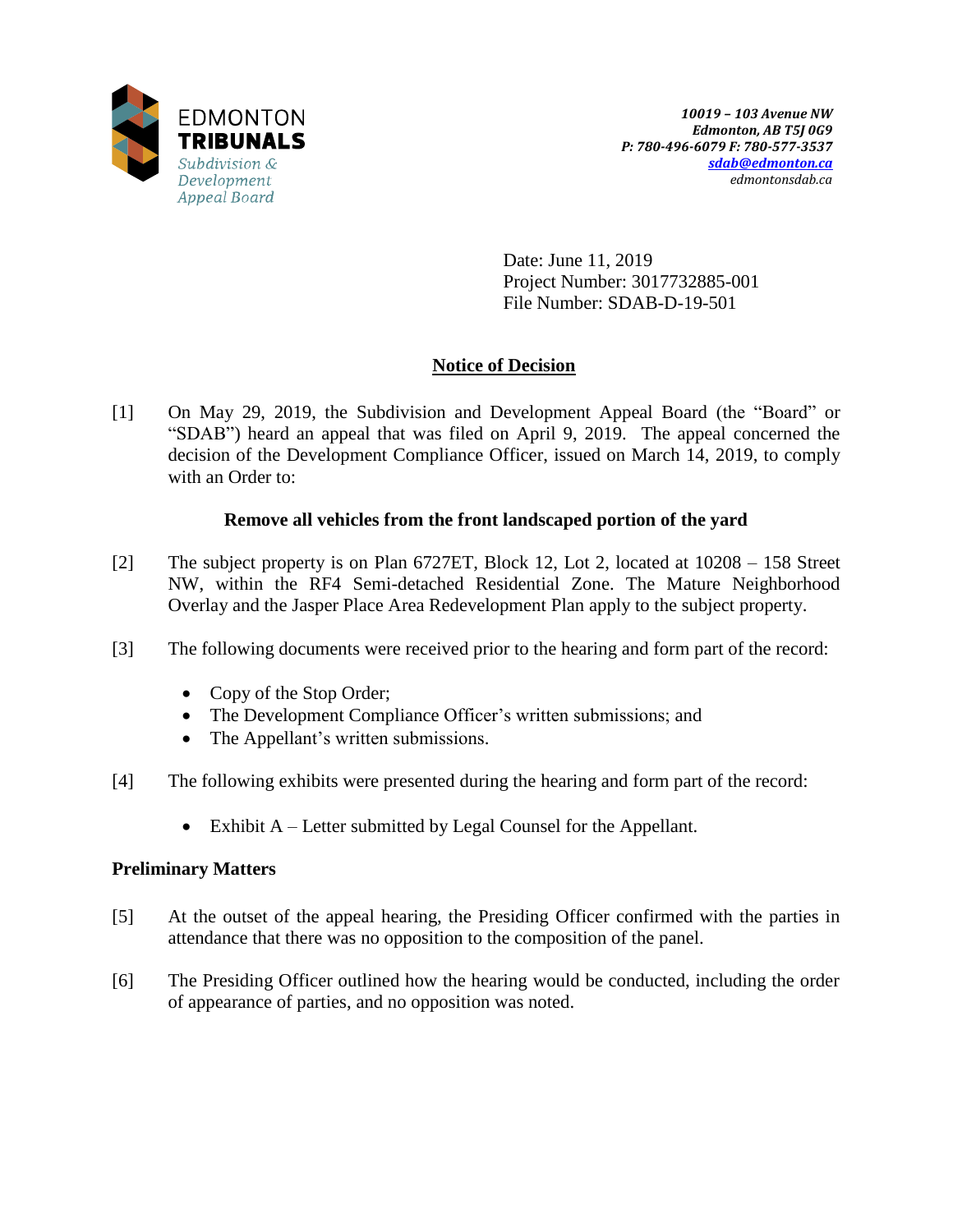[7] The Presiding Officer outlined that the Board would first determine the Preliminary Matter relating to the request for a postponement prior to considering the merits of the appeal.

#### **Summary of Hearing on Preliminary Matter 1: Request for Postponement**

- *i) Position of Mr. Sproule, Legal Counsel, representing the Appellant, Mr. Routh*
- [8] Mr. Sproule is requesting a postponement of the hearing to access information from City Archives.
- [9] Mr. Routh's method of parking on his site has existed prior to the current *Edmonton Zoning Bylaw* was introduced.
- [10] They need to access the City Archives, in order to provide the Board with what the previous Jasper Place Bylaw was with regards to parking.
- [11] Due to construction, they have not been able to access any information from City Archives.
- [12] Mr. Sproule provided the following information in response to questions by the Board:
	- a. They were provided with a listing of the documents by title only and without examining the documents, they cannot tell what it is they are looking for. They are looking for a previous *Land Use Bylaw*. He could not confirm if the documents he is looking for area at City Archives.
	- b. The office was unable to provide them with a date when they can receive the documents.
	- c. The purpose of the postponement did not relate to the late filing issue and they are prepared to speak to the late filing issue if required.
	- *ii) Position of the Development Compliance Officer, Ms. Friesen, who was accompanied by Ms. Sustrik*
- [13] They are opposed to the postponement request.
- [14] A Development Compliance Officer was in contact with both parties in January, 2019 and they were aware of the Stop Order.
- [15] The Stop Order was due to a citizen complaint and not from the Development Compliance Office.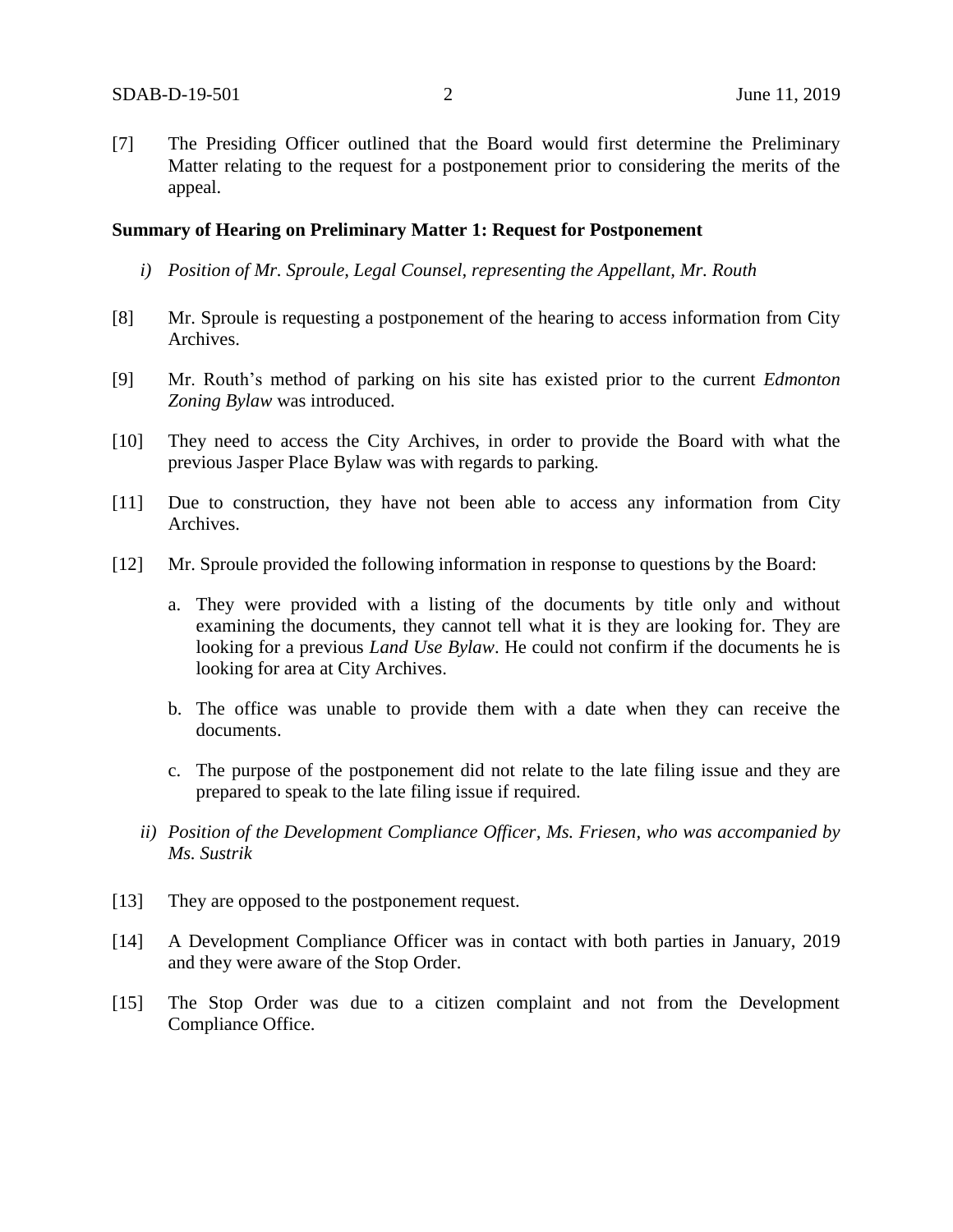- *iii) Rebuttal of the Appellant, Mr. Sproule*
- [16] He informed the Development Compliance Officer in January that he had already been in contact with the Archives.

### **Decision on Preliminary Matter 1: Request for Postponement**

[17] The Board reserves its decision on the postponement request until a determination can be made on the second preliminary matter relating to the issue of late filing.

### **Reasons for Decision on Preliminary Matter 1: Request for Postponement**

- [18] The Board notes that there was a second preliminary issue of late filing. The Board finds that if the second preliminary issue is decided against the Appellant, the request for postponement would be rendered moot.
- [19] For these reasons, the Board reserves its judgement on granting a postponement until it can first decide the postponement issue.

### **Preliminary Matter 2: Late Filing**

[20] The Board identified a jurisdictional issue regarding when the appeal was filed. The Board explained to the Appellant that it is constrained by the 21-day limitation period prescribed by Section 686(1)(a) of the *Municipal Government Act*, R.S.A 2000, c. M-26 ("*Municipal Government Act")*, which states:

> 686(1) A development appeal to a subdivision and development appeal board is commenced by filing a notice of the appeal, containing reasons, *with the board [emphasis added]*

- (a) in the case of an appeal made by a person referred to in section  $685(1)$ ,
	- …

or

(ii) with respect to an order under section 645, within 21 days after the date on which the order is made,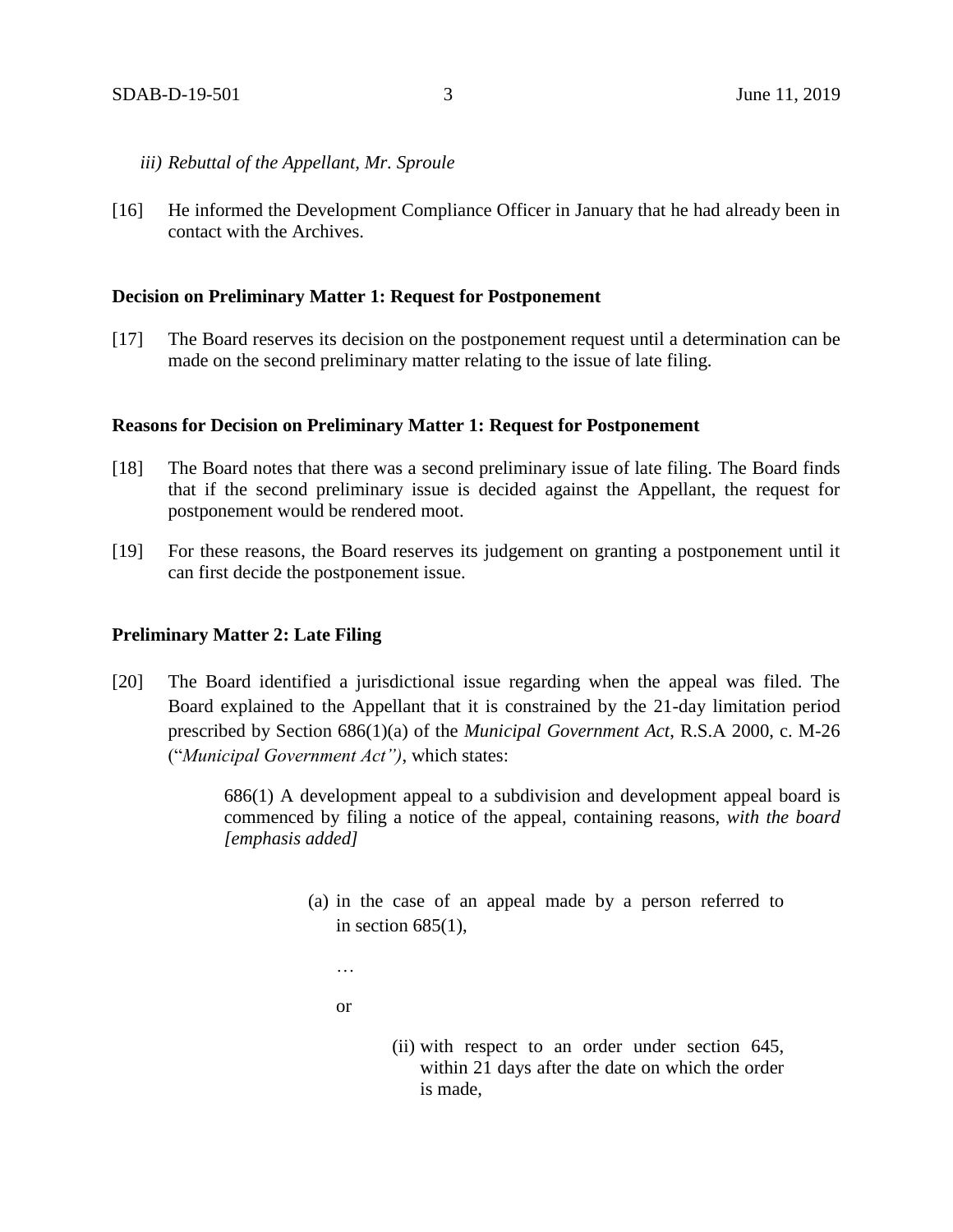[21] The Board must therefore determine whether the Appellant filed his appeal within the 21 day limitation period outlined in Section  $686(1)(a)(ii)$ . If the appeal was filed late, the Board has no authority to hear the matter.

### **Summary of Hearing on Preliminary Matter 2: Late Filing**

- *iv) Position of the Appellant, Mr. Sproule, Legal Counsel, representing the Appellant, Mr. Routh*
- [22] The Stop Order was dated March 14, 2019 and received on March 15, 2019 by the Appellant. The Appellant sent their appeal documents to the incorrect address which was received by the City's general mailing address.
- [23] These documents were received by the City on March 27, 2019 and subsequently forwarded to the Board office. Those documents were received by the Board office on April 8, 2019 (Exhibit A).
- [24] The error was made by the Appellant Counsel's assistant. Counsel for the Appellant submits that an administrative error should not be a reason to refuse to hear the appeal.
- [25] In his opinion, the appeal was filed on time but sent to the wrong address.
- [26] Mr. Sproule provided the following information in response to questions by the Board:
	- a. He confirmed that the appeal was sent to the address on the top of the Stop Order.
	- b. He confirmed that the SDAB office received the appeal on April 8 or 9, 2019.
	- c. He confirmed that the Stop Order was received on March 14, 2019.
	- d. He could not provide an authority for extending a limitation period on the basis of an administrative error.
	- *v) Position of the Development Compliance Officer, Ms.Friesen, who was accompanied by Ms. Sustrik*
- [27] The address to appeal the Stop Order at the SDAB offices is outlined on the back of the Stop Order.
- [28] Ms. Friesen provided the following information in response to questions by the Board:
	- a. A cover letter is not sent out with the Stop Order.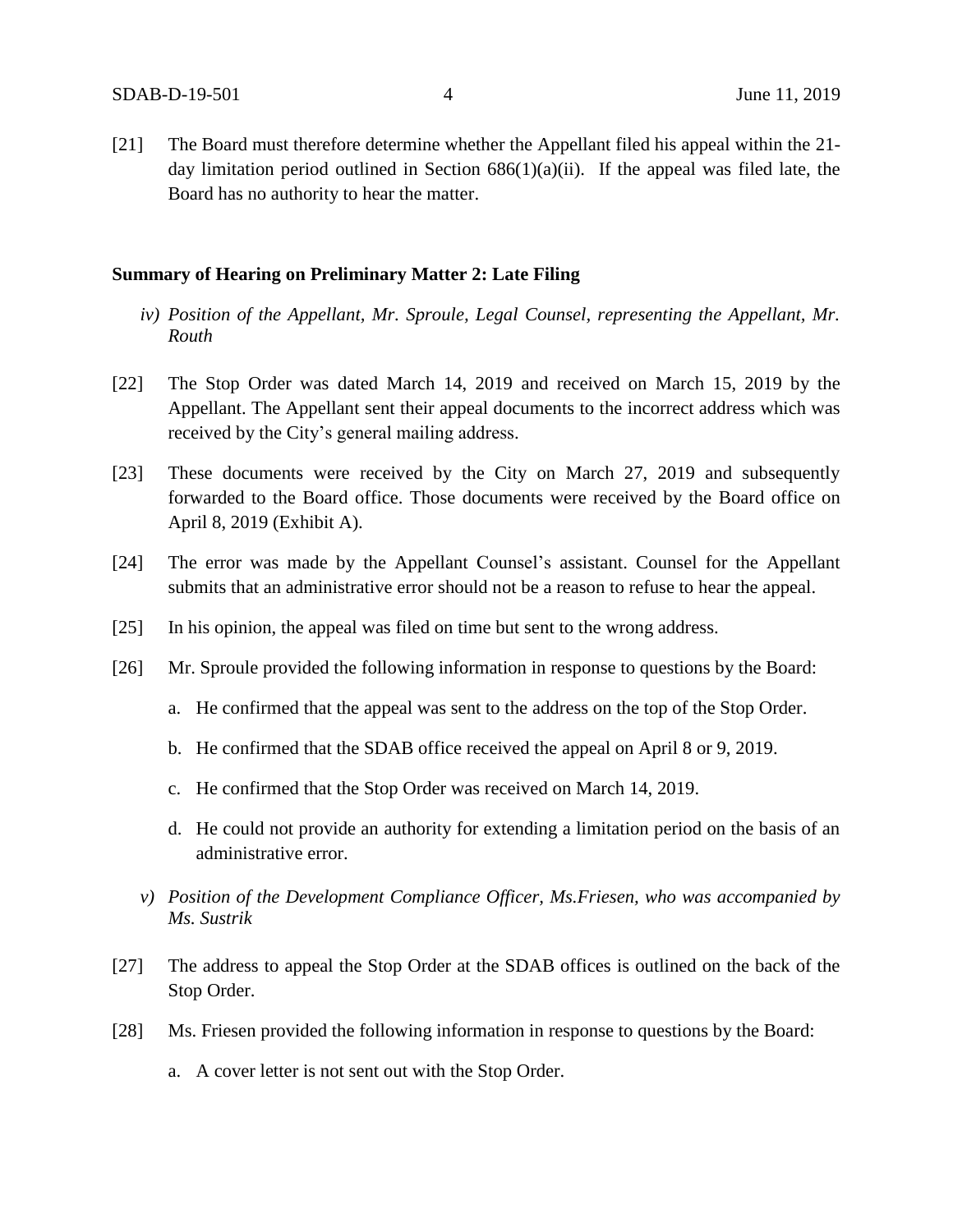- b. The appeal was sent to the Development Compliance Office.
- c. The Stop Order was mailed out on March 14, 2019 and they allow 7 days for mailing. Documents are put in the mail for the 2:00 mail out on each business day. The Inspection date is different. Additional information added to the Stop Order is mailed out the following day.
- *vi) Rebuttal of the Appellant, Mr. Sproule*
- [29] Mr. Sproule did not have anything further to add in rebuttal.

## **Decision on Preliminary Matter 2: Late Filing**

[30] The appeal was not filed on time, in accordance with Section 686 of the *Municipal Government Act*.

## **Reasons for Decision on Preliminary Matter 2: Late Filing**

- [31] The Board declines jurisdiction on the basis that the appeal was filed outside of the limitation period identified in the *Municipal Government Act.*
- [32] The Board heard evidence that the Stop Order was mailed on March 14, 2019 and complied with the requirements of Section 645(2.1) of the *Municipal Government* Act, which states:

(2.1) A notice referred to in subsection (2) must specify the date on which the order was made, must contain any other information required by the regulations and must be given or sent to the person or persons referred to in subsection (2) on the same day the decision is made.

- [33] Accordingly, the Appellant was required to file the appeal with *the Board* within 21 days of March  $14^{\text{th}}$ .
- [34] However, the appeal was received by the Board, and subsequently filed, well outside of the 21-day limitation period.
- [35] The Appellant could not provide any authoritative legal basis to extend a limitation period under these circumstances.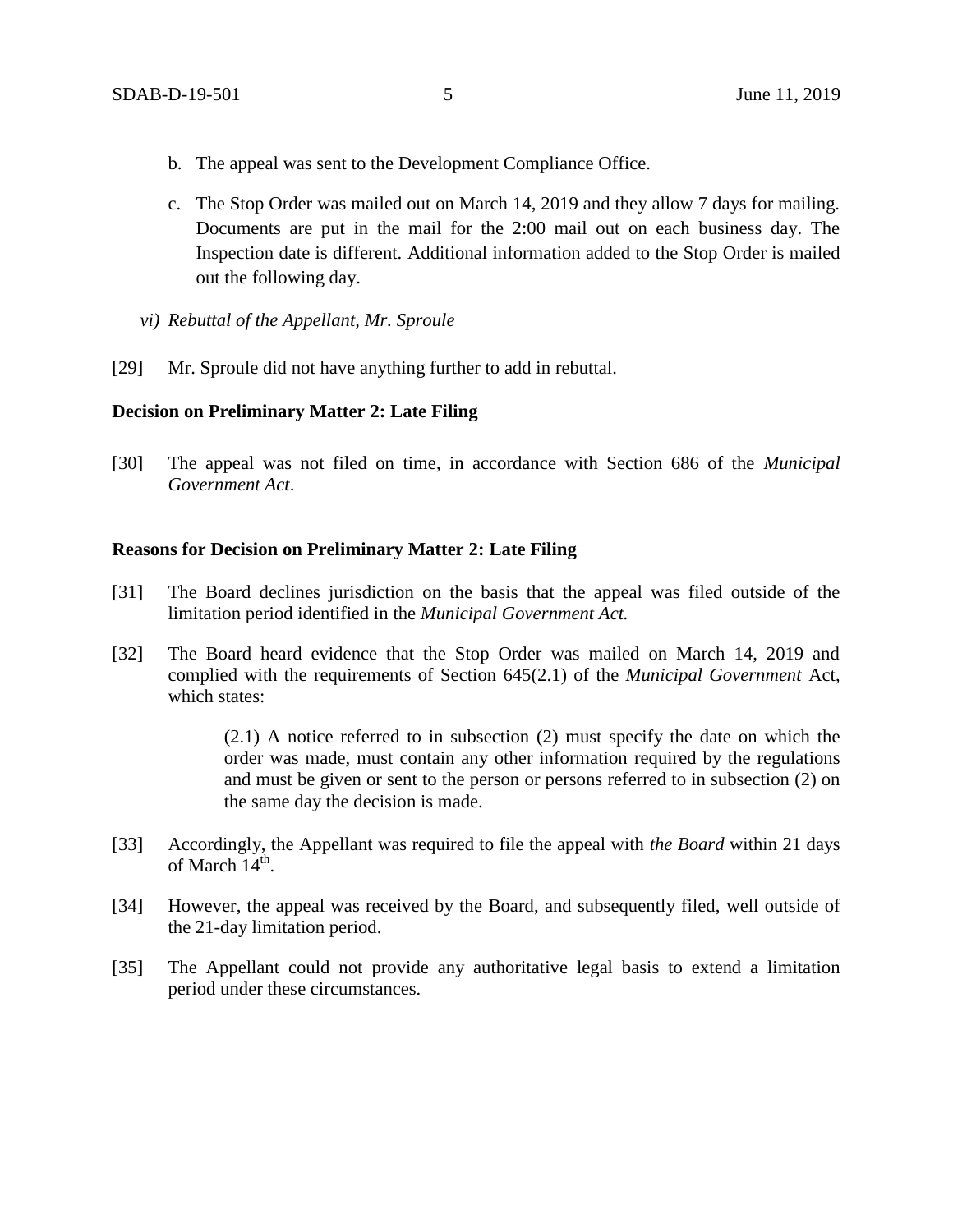- [36] Based on the foregoing, the Board has no jurisdiction to hear this appeal.
- [37] The Board's decision on this preliminary matter renders the postponement request in the first preliminary matter moot. Therefore, the Board declines to render a decision on that preliminary issue.



Mr. R. Handa, Presiding Officer Subdivision and Development Appeal Board

Board Members in Attendance: Ms. K. Cherniawsky; Mr. J. Kindrake; Mr. A. Nagy; Mr. A. Peterson

CC: City of Edmonton, Complaints and Investigations, Attn: J. Lallemand / J. Schultz / M. Friesen / C. Perizzolo / Ms. Sustrik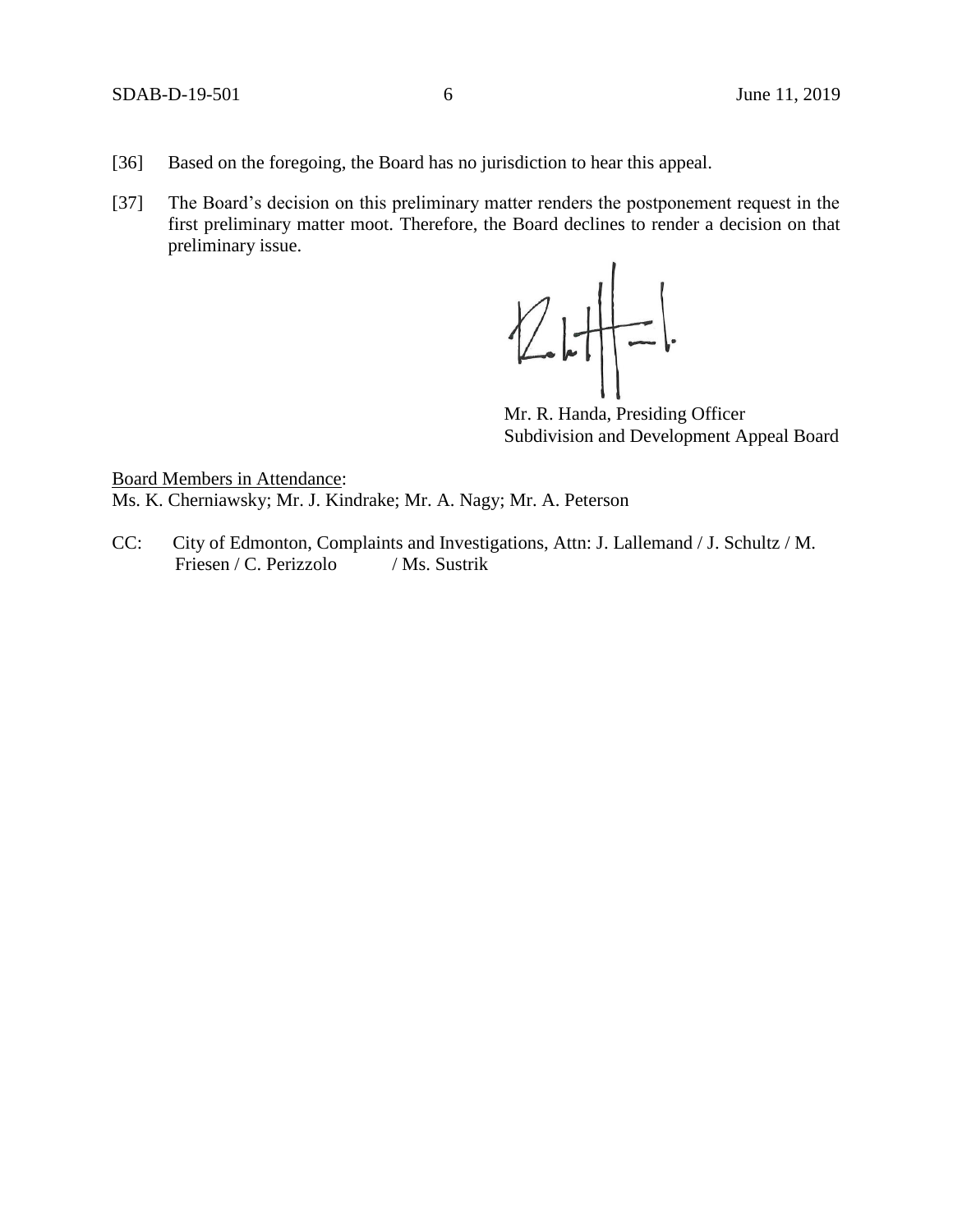# **Important Information for the Applicant/Appellant**

- 1. This decision may be appealed to the Alberta Court of Appeal on a question of law or jurisdiction under Section 688 of the *Municipal Government Act*, RSA 2000, c M-26. If the Subdivision and Development Appeal Board is served with notice of an application for leave to appeal its decision, such notice shall operate to suspend the Development Permit.
- 2. When a decision on a Development Permit application has been rendered by the Subdivision and Development Appeal Board, the enforcement of that decision is carried out by Development & Zoning Services, located on the 2nd Floor, Edmonton Tower, 10111 – 104 Avenue NW, Edmonton, AB T5J 0J4.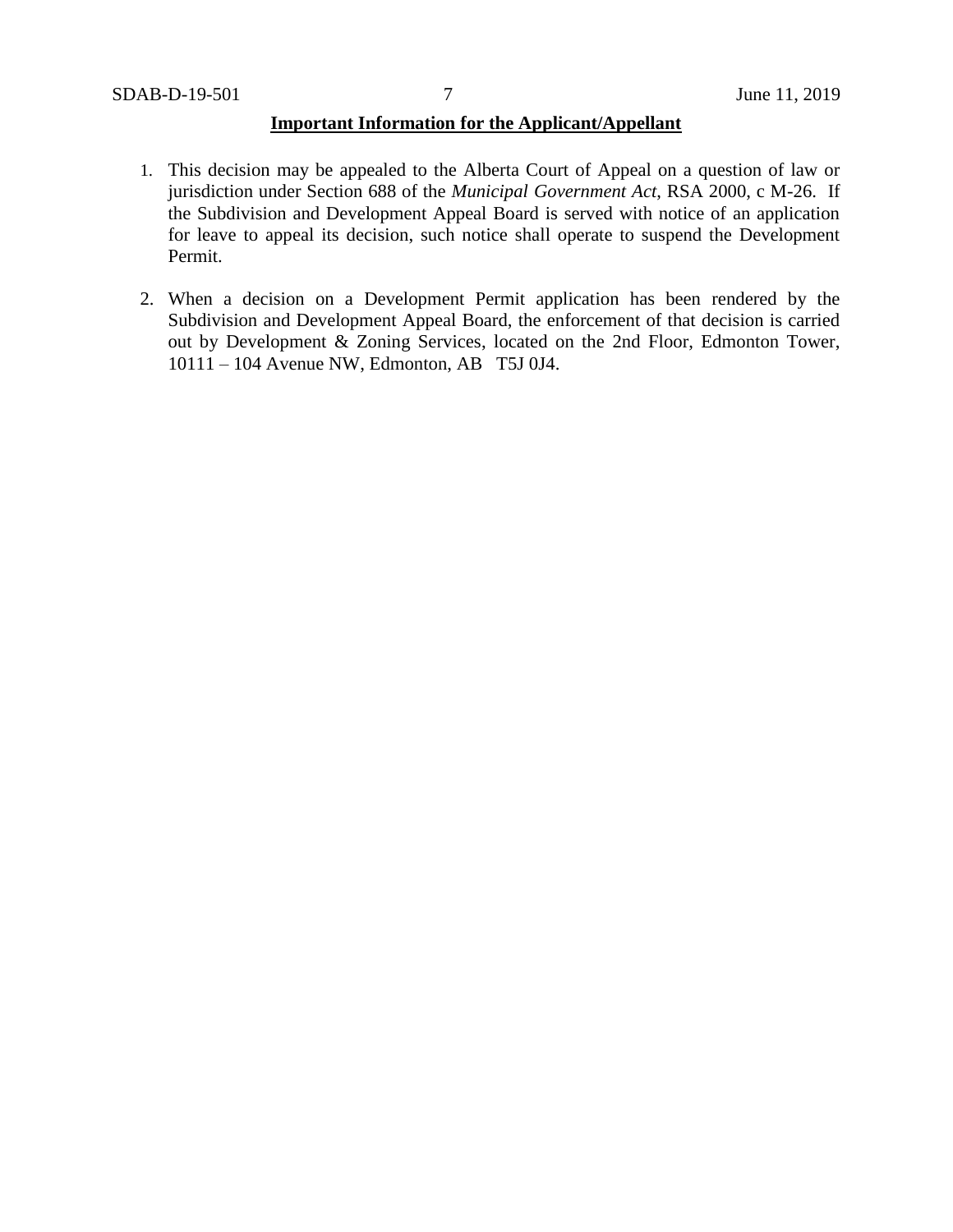

Date: June 11, 2019 Project Number: 153117453-003 File Number: SDAB-D-19-075

# **Notice of Decision**

[1] On May 29, 2019, the Subdivision and Development Appeal Board (the "Board") heard an appeal that was filed on April 26, 2019. The appeal concerned the decision of the Development Authority, issued on April 11, 2019, to approve the following development:

# **Operate a Major Home Based Business (Bed and Breakfast) expires April 11, 2024**

- [2] The subject property is on Plan 0727581 Blk 26 Lot 74, located at 1123 72 Street SW, within the RSL Residential Small Lot Zone. The Ellerslie Area Structure Plan and Summerside Neighbourhood Structure Plan apply to the subject property.
- [3] The following documents were received prior to the hearing and form part of the record:
	- Copy of the Development Permit application with attachments, proposed plans, and the approved Development Permit;
	- The Development Officer's written submissions;
	- The Appellant's written submissions; and
	- Online responses;
	- Additional submissions submitted by the representative for the Appellant and the Respondent, prior to the hearing starting.

# **Preliminary Matters**

- [4] At the outset of the appeal hearing, the Presiding Officer confirmed with the parties in attendance that there was no opposition to the composition of the panel.
- [5] The Presiding Officer outlined how the hearing would be conducted, including the order of appearance of parties, and no opposition was noted.
- [6] The appeal was filed on time, in accordance with Section 686 of the *Municipal Government Act*, RSA 2000, c M-26 (the "*Municipal Government Act*").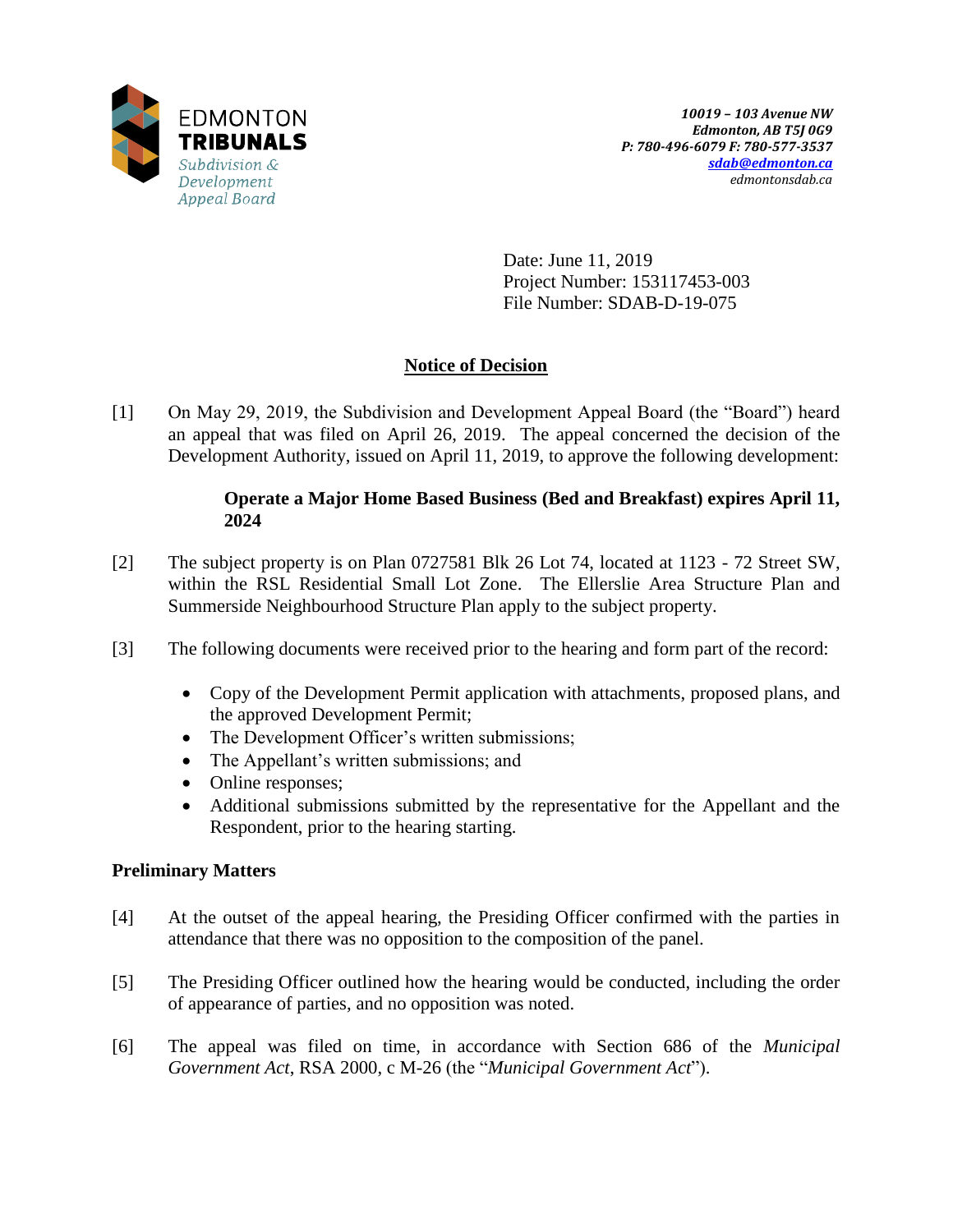### **Summary of Hearing on Preliminary Matter**

- *i) Position Mr. Kozlowski, speaking on behalf of the Appellant, Mr. Trotman*
- [7] The Appellant, Mr. Trotman and the most affected property owner in their opinion, Mr. Boulter, were called away for work.
- [8] They are requesting a further postponement so both parties can attend the hearing. Mr. Boulter is the most affected neighbour of the Bed and Breakfast ("B&B").
- [9] He referred to the notification map showing the location of each property. The Appellant lives across the street; Mr. Kozlowski lives on one side of the subject Site; and Mr. Boulter lives on the other side of the subject Site where the entrance to the B&B is.
- [10] Mr. Trotman will be out of town working for approximately two weeks and then a planned vacation for one week after he returns.
- [11] Mr. Boulter is on a rotational shift and may not be sent out of town depending on the circumstances.
- [12] They are requesting a three week postponement. However, he could not confirm if the other parties could be called out of town again.
	- *ii) Position of the Respondent, Mr. Mano*
- [13] He agreed to a previous postponement request and is opposed to a further postponement.
- [14] The Appellant has submitted several documents to support the appeal.
- [15] His submission was sent to the Appellant who submitted a detailed response to his submission.
- [16] In his opinion, the Appellant has provided the Board with sufficient information to proceed with the hearing.
- [17] Mr. Kozlowski is aware of all of the documents that were submitted and is aware of Mr. Trotman's and Mr. Boulter's concerns.
- [18] Mr. Kozlowski provided a lengthy submission and should be prepared to proceed with the hearing.
- [19] Mr. Mano indicated that he is not available on June 26, 27 or the first week in July as he will be on vacation.
- [20] He has already taken time off work and may not be able to take time off for a later hearing.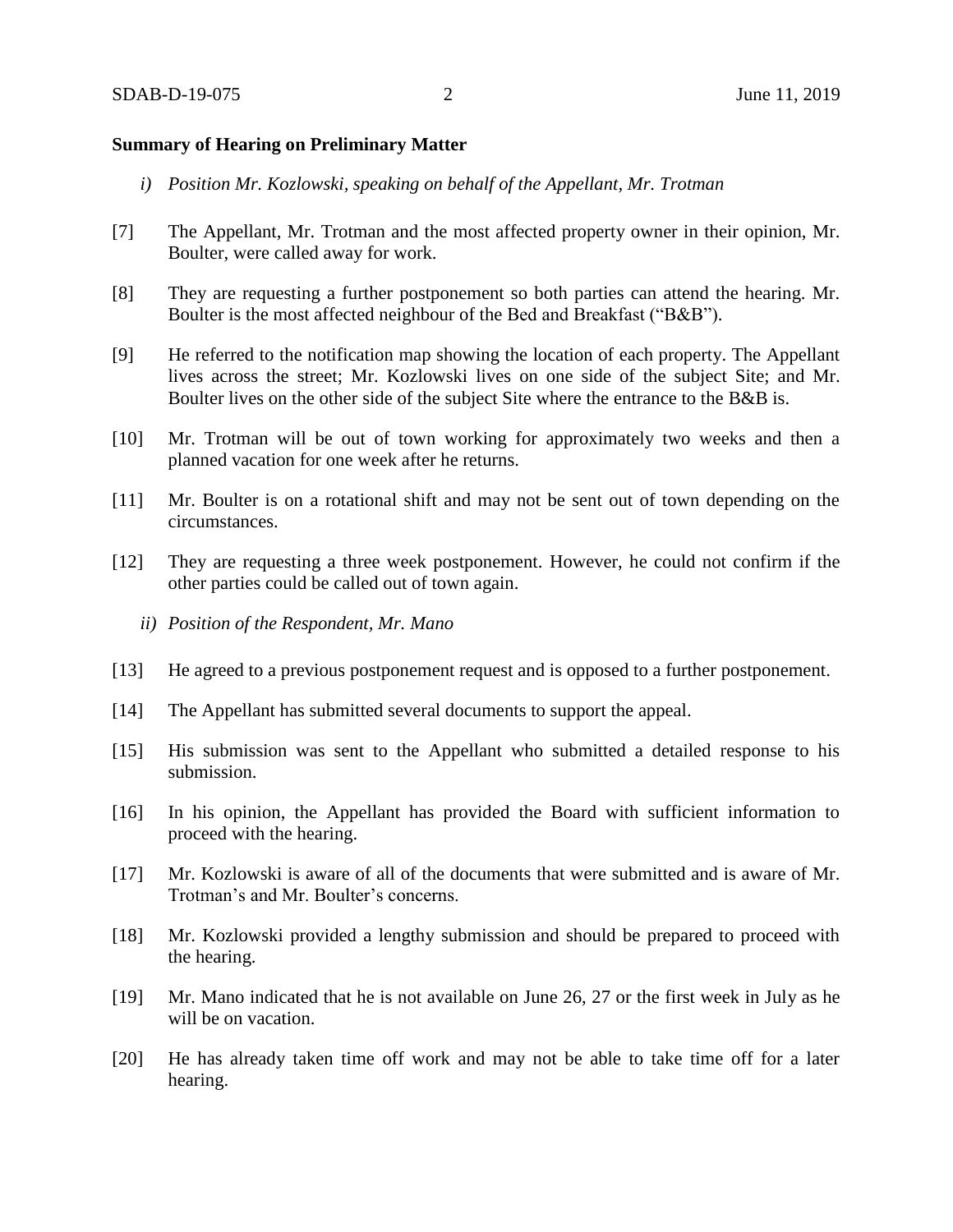- [21] The appeal process has caused him significant mental stress and a three week postponement will impact him further.
- [22] If the appeal hearing is postponed, there is nothing saying that the parties will not ask for a further postponement again.
- [23] Mr. Mano provided the following information in response to questions by the Board:
	- a. The business is currently not in operation.
	- b. The process has been traumatic for him and the neighbours have stopped talking to him so they have not been able to discuss the appeal.
	- c. In his opinion, Mr. Kozlowski is prepared to speak on behalf of the Appellant and the neighbours.
	- d. He confirmed that he is not available on June 19 or 20, 2019 as well.

## *iii) Rebuttal of the Appellant, Mr. Kozlowski*

- [24] Mr. Kozlowski has also taken the time off work to attend the hearing.
- [25] Mr. Boulter is the most affected neighbour but he has not had extensive conversations with him except for a few text messages or emails.
- [26] He is aware of issues that have happened on the side of Mr. Boulter's property but is not aware of any conversations between Mr. Boulter and Mr. Mano.
- [27] Mr. Boulter could provide the Board with more information about his concerns as he is the most affected neighbour.

## **Decision on Preliminary Matter**

[28] That the postponement request is DENIED.

## **Reasons for Decision on Preliminary Matter**

[29] The Board granted a previous postponement request, which was agreed to by the Respondent.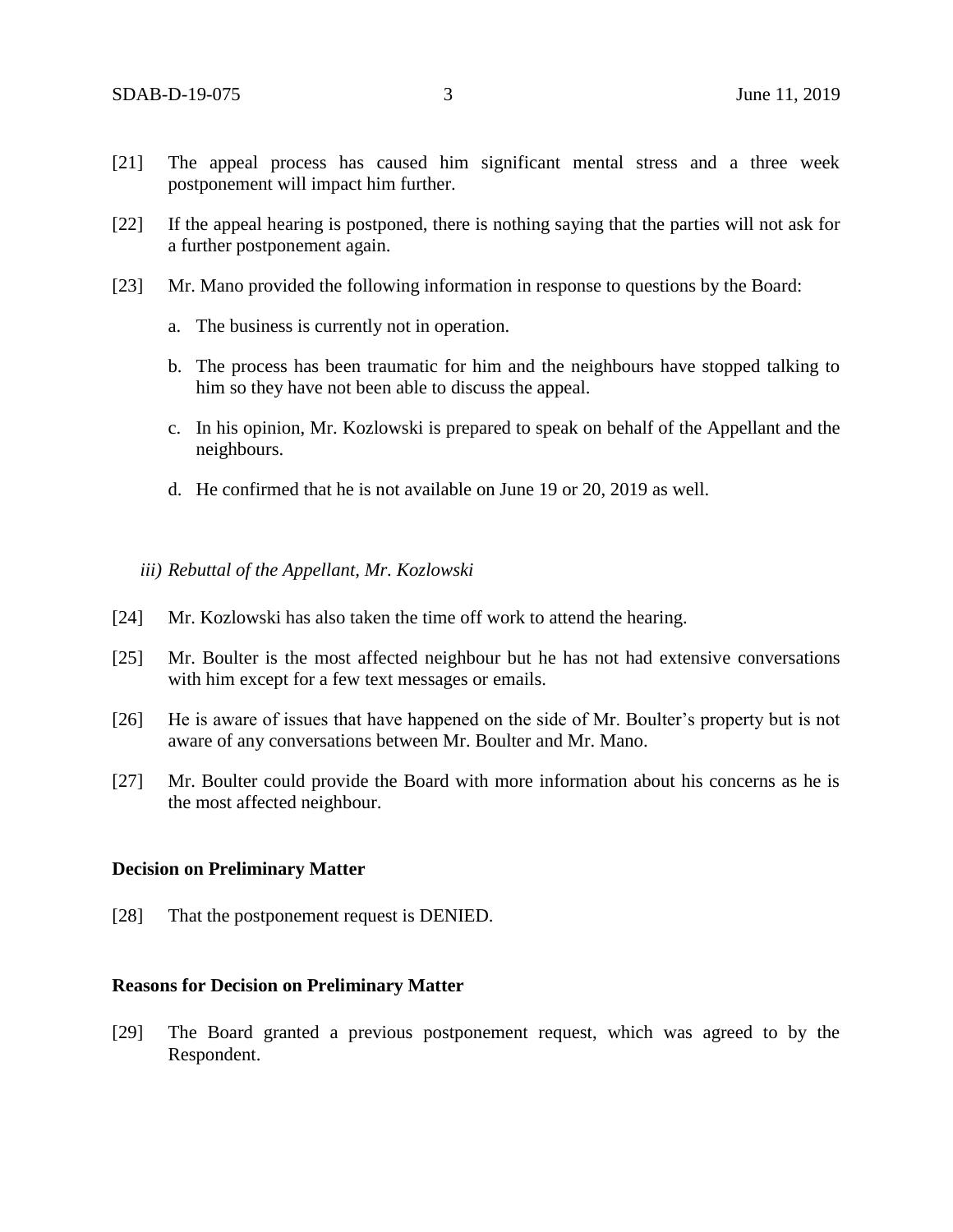- [30] The Board heard evidence that the Respondent is experiencing prejudice as a result of not operating the Major Home Based Business.
- [31] The Board received lengthy submissions from the Appellant and neighbouring property owners, which are on file.
- [32] The Board finds that sufficient time was given to the parties that are absent to outline their concerns.
- [33] There is no certainty to what date would guarantee all participants to be in attendance.
- [34] Considering the foregoing, and in balancing the rights of all parties, the Board denies the postponement request and will proceed with the hearing today.

### **Summary of Hearing**

- *iv) Position of Mr. Kozlowski, speaking on behalf of the Appellant, Mr. Trotman,*
- [35] They do not have anything against Mr. Mano but are concerned about the operation of the Major Home Based Business over the last five years.
- [36] He is speaking on behalf of the Appellant, Mr. Trotman and Mr. Boulter, the most affected neighbouring property owner.
- [37] Parties have submitted lengthy documents with their concerns how the Major Home Based Business is operating.
- [38] They do not want to stop Mr. Mano from operating a business if the regulations of the *Edmonton Zoning Bylaw* and other applicable bylaws are followed.
- [39] The neighbours were not aware of all of the conditions attached to the approved permit, and, in the Appellant's opinion, the Respondent has violated those conditions. Enough information was provided to the Board to show that the B&B is not following all of the conditions attached to the approved permit.
- [40] As outlined in Mr. Mano's submission, he does not agree that no complaints have been received. Neighbours have approached Mr. Mano with complaints but their concerns were not taken seriously.
- [41] Along the side of the house adjacent to the entrance of the B&B, there have been issues with rocks and people walking on Mr. Boulter's grass. Mr. Mano has not dealt with this issue.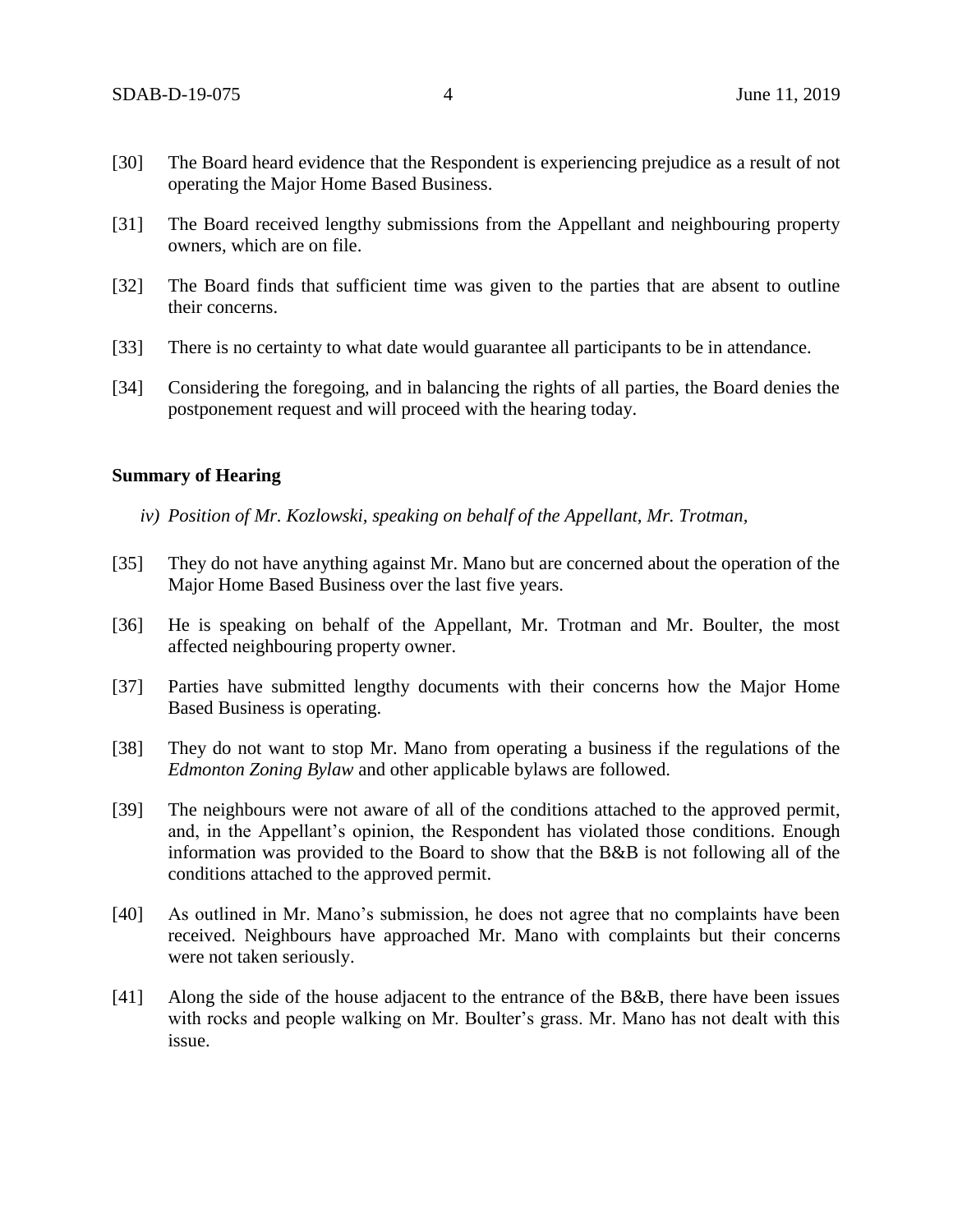- [42] The safety and security for the B&B has not been taken seriously by the Respondent.
- [43] Mr. Boulter is concerned that he has found drug paraphernalia and garbage in his back yard. He has small children who play in the back yard. Mr. Mano told Mr. Boulter that he cannot do anything about the issue.
- [44] Mr. Kozlowski has also had litter thrown on his property
- [45] Guests of the B&B show up at all hours of the night and have even tried to access Mr. Boulter's house in error. Neighbours can hear guests pulling their luggage along the rock area at the side of the house near the entrance of the B&B.
- [46] There are several hotels in the area and the neighbours feel like they are living next to one.
- [47] Mr. Mano informed Mr. Boulter that he has installed security cameras but that does not stop guests from going to the wrong house, doing drugs, or littering.
- [48] They are concerned with the number of vehicles coming and going from the cul-de-sac. A major concern is parking. There is limited parking in the cul-de-sac and there are often more vehicles associated with the B&B than there is parking spaces.
- [49] In his opinion, the neighbours should not have to watch the business to ensure it is operating safely and Mr. Mano has not provided any solutions how to resolve the neighbours' concerns.
- [50] Mr. Boulter and Mr. Mano discussed building a fence between the two properties where the entrance to the B&B is. If a fence is built, it will have to comply with the Summerside Architectural Guidelines. In his opinion, this will not stop guests from going on to Mr. Boulter's property.
- [51] They are concerned about safety and with all the information the Board has received, it should not be up to the residents to police the business.
- [52] They are concerned that guests of the B&B are not screened when booking the B&B.
- [53] Mr. Kozlowski has the same concerns of his neighbours as outlined in the written submissions.
- [54] Mr. Mano has npt taken measures to resolve any of Mr. Boulter's concerns and there is still a concern for the children's safety.
- [55] Mr. Kozlowski provided the following information in response to questions by the Board:
	- a. He has a concern with the condition regarding parking as there are multiple people accessing the B&B at one time.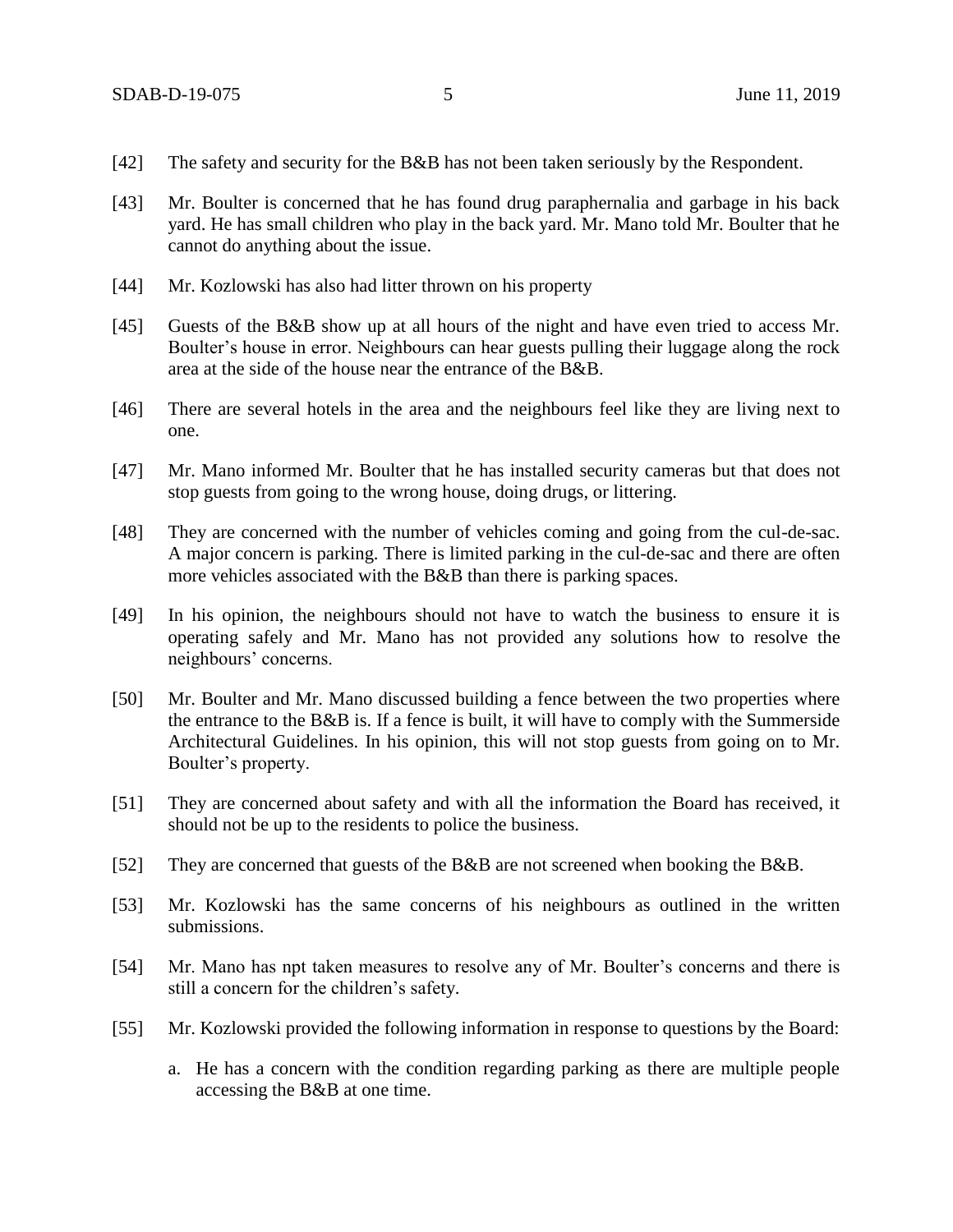- b. He confirmed that he does not have an objection to the Major Home Based Business but how it is being operated.
- c. There is limestone on the side of the house to the entrance to the  $B\&B$ . Water drains on both sides of the house.
- d. He confirmed that there is a concern with the excess of guests, vehicles, onsite parking, and noise.
- e. He confirmed that Mr. Boulter has a concern with the number of guests, guests inviting friends over, guests being on his property, and litter.
- f. Installing security cameras will not necessarily address the concerns. Cameras will not stop guests from entering neighbours properties.
- g. Installing a fence will not stop guests from being noisy and littering.
- h. Guests are given a code to enter the house. Mr. Mano may not be at the house at all times to monitor the guests.
- i. A large group of Mr. Mano's friends stayed at the B&B and had several vehicles. Mr. Mano did not speak to the guests about where they were parking in the cul-de-sac.
- *v) Position of the Development Officer, Ms. Bauer*
- [56] The Development Authority did not appear at the hearing and the Board relied on Ms. Bauer's written submission.
	- *vi) Position of the Respondent, Mr. Mano*
- [57] The Appellant re-raised the several concerns of the neighbours in relation to the Major Home Based Business.
- [58] Mr. Boulter did not indicate in his submission that noise and litter were a concern.
- [59] In his opinion, the Major Home Based Business has operated for five years with no issues or concerns.
- [60] The garbage shown on the property in the photographs was from Mr. Mano's property and not the guests.
- [61] He occasionally parks his vehicle on the street. The guests of the B&B park on the driveway. He provided the Board with photographs of the neighbourhood showing several cars parked in the cul-de-sac. There is no evidence that the cars are for the B&B and have resulted increasing parking concerns in the cul-de-sac.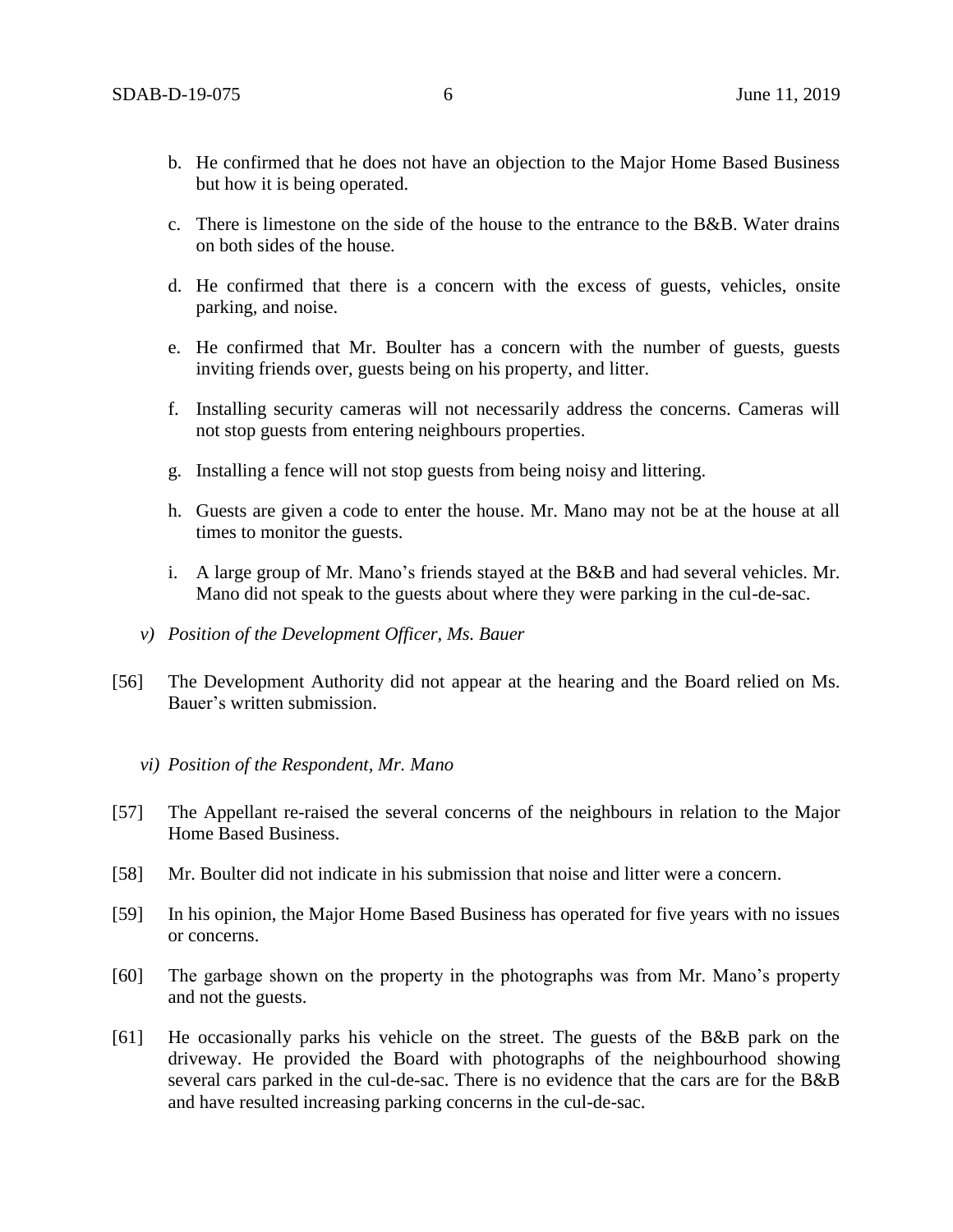- [62] Mr. Boulter who is the most affected neighbouring property owner did not indicate that parking or noise was a concern.
- [63] He books approximately eight guests per month and approximately 250 in the last five years. Guests are usually away the majority of the day and return in the evening.
- [64] He encourages families that will arrive in one car to use the B&B.
- [65] Guests are told to park on the right hand side of the driveway where the entrance to the B&B is located.
- [66] He may have friends over during the time there are guests using the B&B so this may be parking in a different area that the neighbours referred to.
- [67] Mr. Kozlowski spoke to Mr. Mano about one concern he had in the five years the B&B has operated.
- [68] Mr. Mano has a family with two small children and will ensure that safety is not an issue.
- [69] There has only been one incident regarding drug paraphernalia in the neighbourhood in five years. There is no evidence that it came from the B&B.
- [70] He is willing to install a fence between the two properties along the path where the guests access the B&B.
- [71] He spoke to several of his neighbours who were not aware that a B&B was operating out of the subject Site.
- [72] He is willing to install security cameras to mitigate any potential concerns.
- [73] In his opinion, he has complied with all of the conditions of the approved development permit.
- [74] Mr. Mano provided the following information in response to questions by the Board:
	- a. There are two bedrooms in the basement with a queen bed in each room.
	- b. With regard to the negative reviews on the B&B, he said they are unjustified. He stated that a certain number of guests are listed when a booking is done. On occasion, the guests will arrive with more people than what was listed. He has had to address the issue when the guests arrive.
	- c. There is a maximum of four people at one time.
	- d. He confirmed that he does not have an issue with complying with the conditions of the Major Home Based Business.
	- e. He has two onsite parking spaces that accommodate the B&B.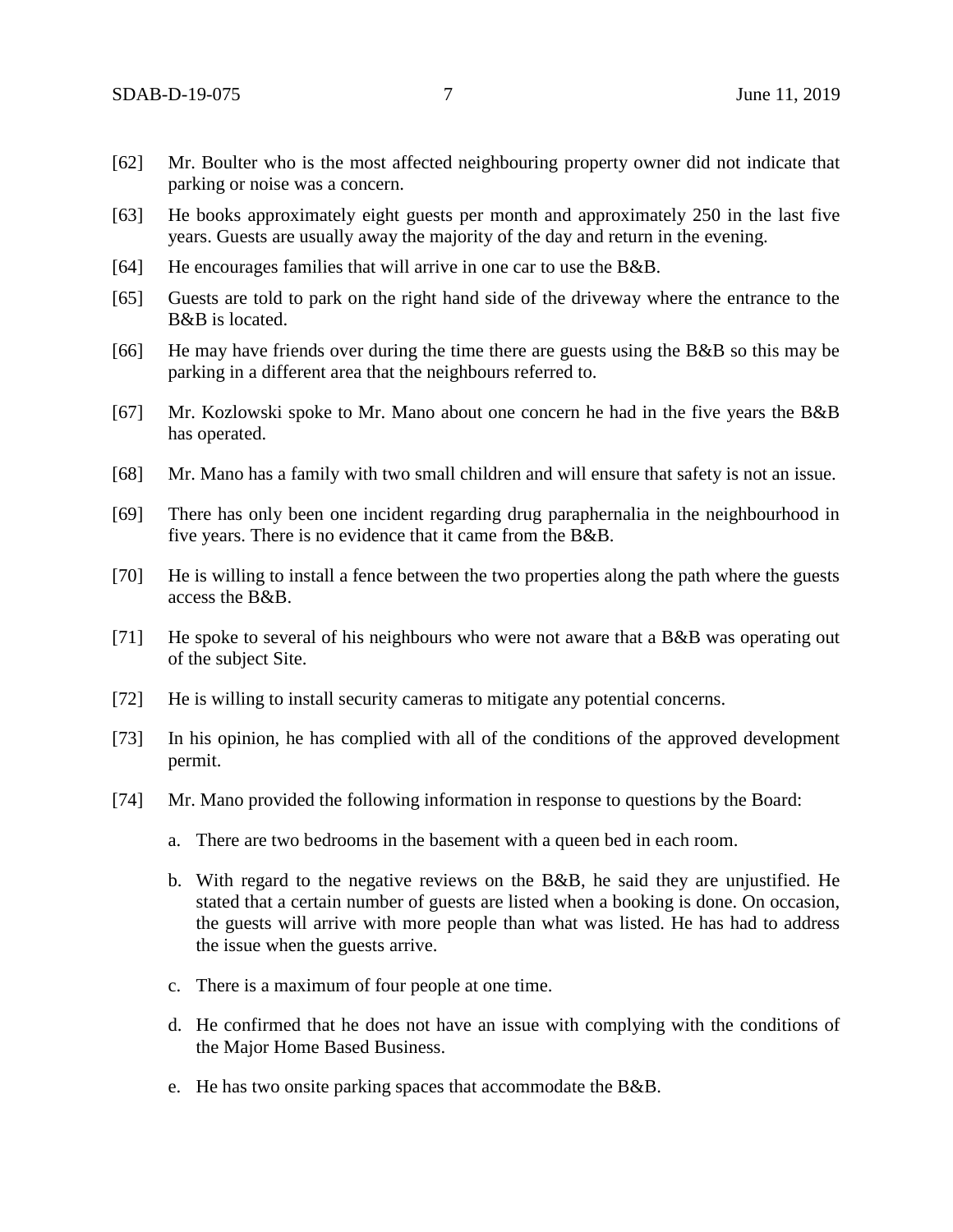- f. He is not able to monitor his guest all the time but does inform them of the rules of the B&B and will speak to them if they do not follow the rules.
- g. He confirmed that the guests are screened at the time of booking.
- h. He is agreeable to a condition imposed by the Board to install a fence between the subject Site and the neighbouring property.
- i. Neighbours are not able to determine if cars parked in the cul-de-sac are family; friends; or guests of the B&B.
- j. He agreed that there would be a better separation on the side of the house if there was a sidewalk leading to the entrance of the B&B.
- k. The B&B is not booked if he is out of town or when he has family or friends staying at his place.

*vii) Rebuttal of Mr. Kozlowksi, speaking on behalf of the Appellant, Mr. Trotman* 

- [75] He does not agree to the way Mr. Mano operates the Major Home Based Business.
- [76] The neighbours are not able to determine when there is family; friends; or guests using the B&B at the subject Site.
- [77] Although security cameras may be installed, guests may be gone by the time Mr. Mano views the recordings.
- [78] With regard to the photograph showing several vehicles in the cul-de-sac, he stated that he spoke to those individuals who did not confirm whether they were Mr. Mano's brother's friends who were staying with Mr. Mano.
- [79] He is not aware if criminal record checks are done on the guests.
- [80] He is concerned where Mr. Mano will park his car if two parking spaces are required for the B&B. There is limited parking in the cul-de-sac.
- [81] Although there are rules for the guests using the B&B, he is concerned how Mr. Mano will enforce the rules.
- [82] There have been incidents where guests of the B&B have knocked on Mr. Boulter's door in the middle of the night. Neighbours across the street have witnessed people knocking on doors and trying to get in. Safety in the neighbourhood is a major concern.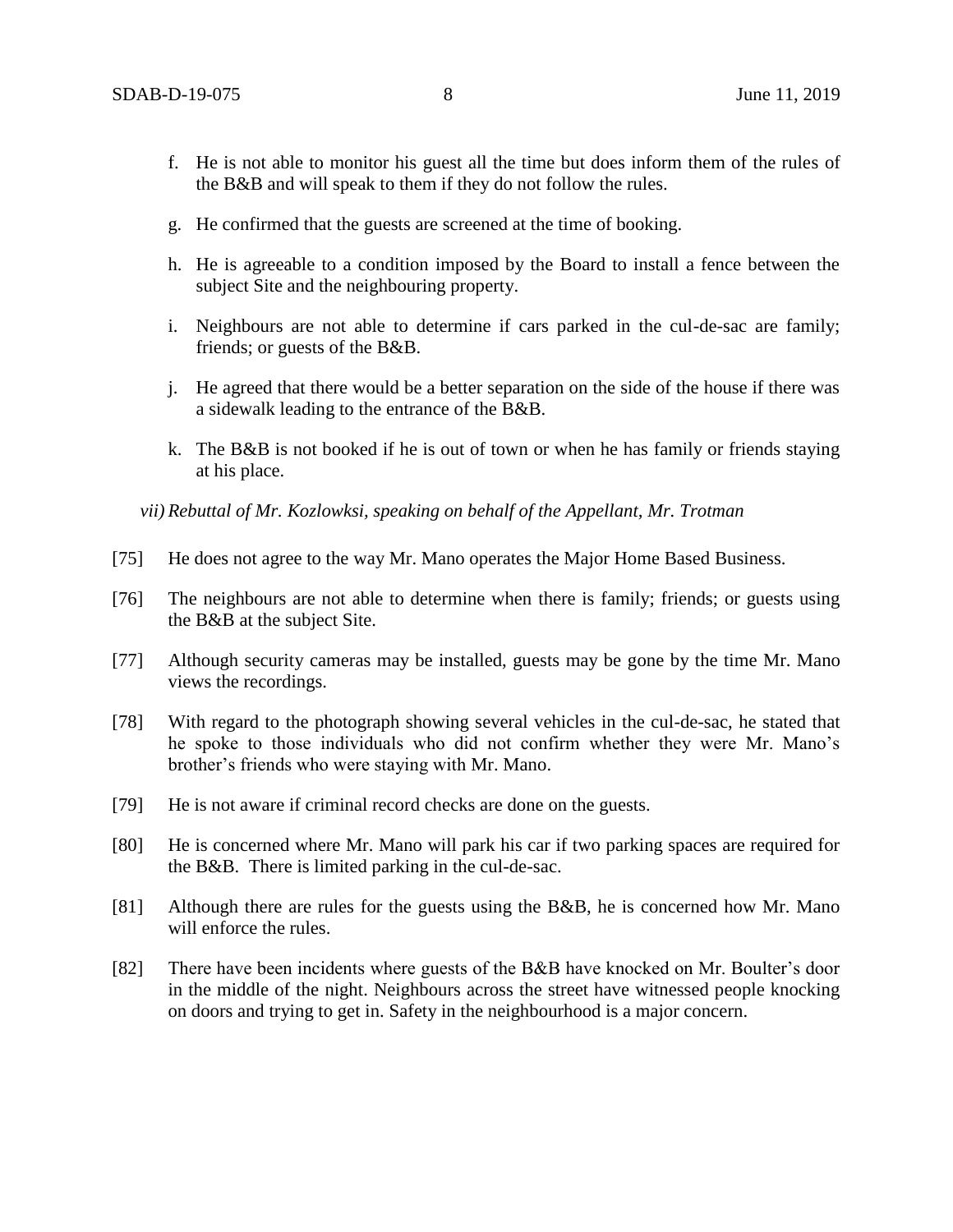### **Decision**

[83] The appeal is DENIED and the decision of the Development Authority is CONFIRMED, subject to an amendment of the CONDITIONS.

The Board imposes the following CONDITIONS:

- 1. This approval is for a 3-year period from the date of this decision. A new Development Permit must be obtained to continue to operate the business from this location. This Development Permit expires on June 11, 2022.
- 2. The Applicant must erect a fence contained only on his property extending from the existing rear gate to the front of his garage, at his sole expense. The fence shall be constructed in accordance with the *Edmonton Zoning Bylaw* and any neighbourhood regulations in place for the area.
- 3. The Applicant must hardsurface the walkway from the driveway to the entrance of the B&B at his sole expense.
- 4. The number of temporary sleeping accommodations on-site shall not exceed two. Cooking facilities are prohibited within temporary sleeping accommodations (Section 75.7). The number of guests for the Major Home Based Business shall not exceed four persons. The term "persons" includes adults and children.
- 5. Two parking spaces for the Major Home Based Business must be accommodated on site. This is in addition to the parking spaces required for the primary Dwelling.
- 6. The business owner must live at the site. The business use must be secondary to the residential use of the building and shall not change the residential character of the Dwelling or Accessory Building (Section 7.3(7)).
- 7. There shall be no exterior display or advertisement other than an identification plaque or sign a maximum of 20 cm (8") x 30.5 cm (12") in size located on the dwelling (Section 75.1).
- 8. The Major Home Based Business shall not generate pedestrian or vehicular traffic, or parking, in excess of that which is characteristic of the Zone in which it is located (Section 75.3).
- 9. If non-resident employees or business partners are working on-site, the maximum number shall not exceed the number applied for with this application.
- 10. If there are visits associated with the business the number shall not exceed the number applied for with this application.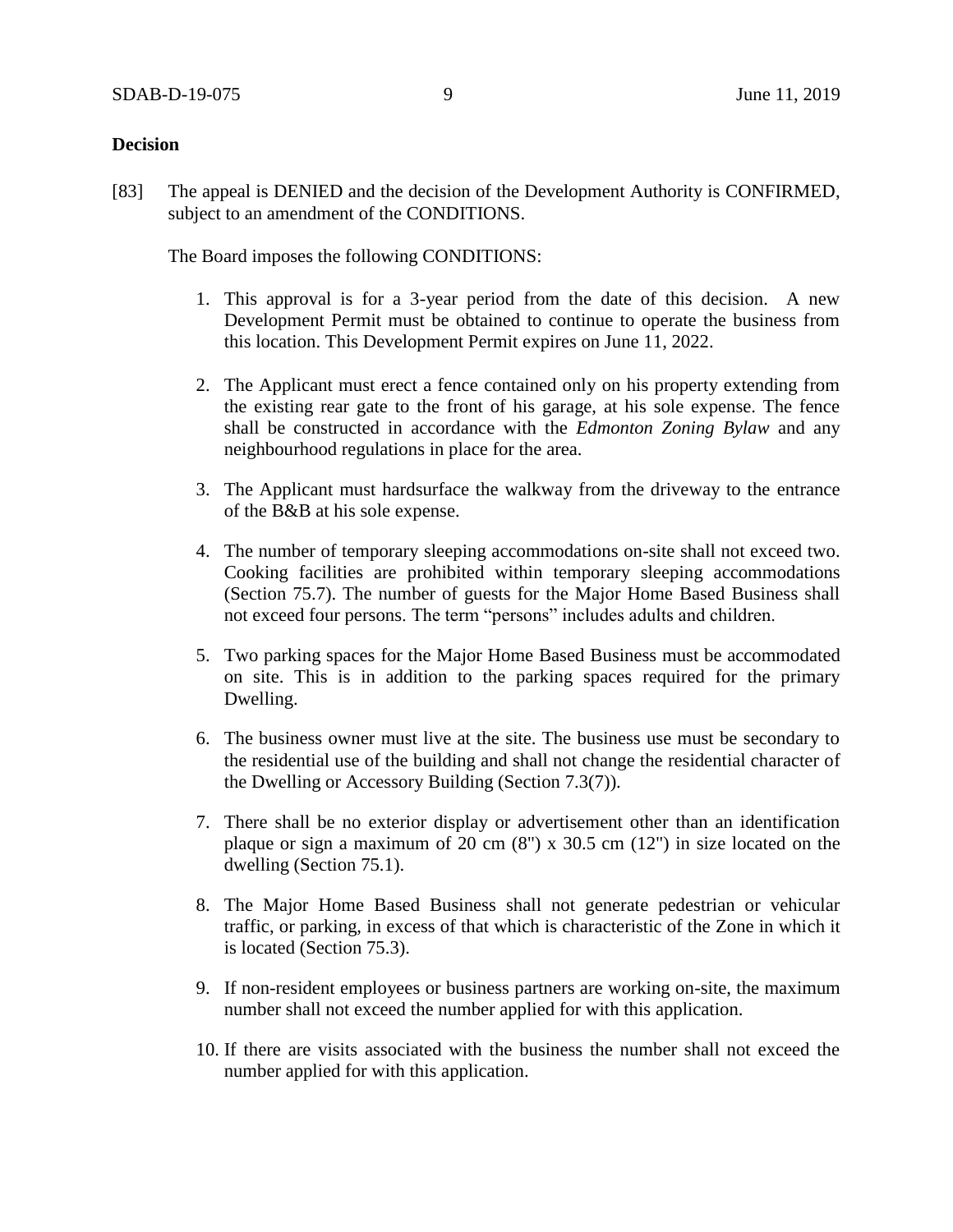- 11. There shall be no outdoor business activities, or outdoor storage of material or equipment associated with the business (Section 75.5).
- 12. No offensive noise, odour, vibration, smoke, litter, heat or other objectionable effect shall be produced.
- 13. The business use must maintain the privacy and enjoyment of adjacent residences and the characteristic of the neighbourhood.
- 14. This Development Permit may be cancelled at any time if the Major Home Based Business as stated in the Permit Details changes (Section 17.2).
- 15. This Development Permit may be cancelled at any time if the Major Home Based Business contravenes any of the conditions imposed herein.

#### Notes:

- 1. An approved Development Permit means that the proposed development has been reviewed against the provisions of this bylaw. It does not remove obligations to conform with other legislation, bylaws or land title instruments such as the *Municipal Government Act,* the *Edmonton Building Permit Bylaw* or any caveats, covenants or easements that might be attached to the Site (Section 5.2).
- 2. This Development Permit is not a Business License.

# **Reasons for Decision**

- [84] The proposed development, a Major Home Based Business (Bed and Breakfast), is a Discretionary Use in the RSL Residential Small Lot Zone. There are no variances sought for the development.
- [85] Therefore, this Board's test in determining this appeal is whether the development is reasonably compatible with the surrounding neighbourhood.
- [86] While evidence was presented by the Appellant that the Major Home Based Business infringed conditions of the previously approved development permit, the Board notes that these concerns are related to Bylaw Enforcement and are not before the Board when considering whether a Discretionary Use is appropriate for the neighbourhood.
- [87] The Board heard evidence that several neighbouring property owners were not aware that the Major Home Based Business has been operating for the last five years.
- [88] The Board heard evidence that no official complaints were received from neighbouring property owners during the five year period.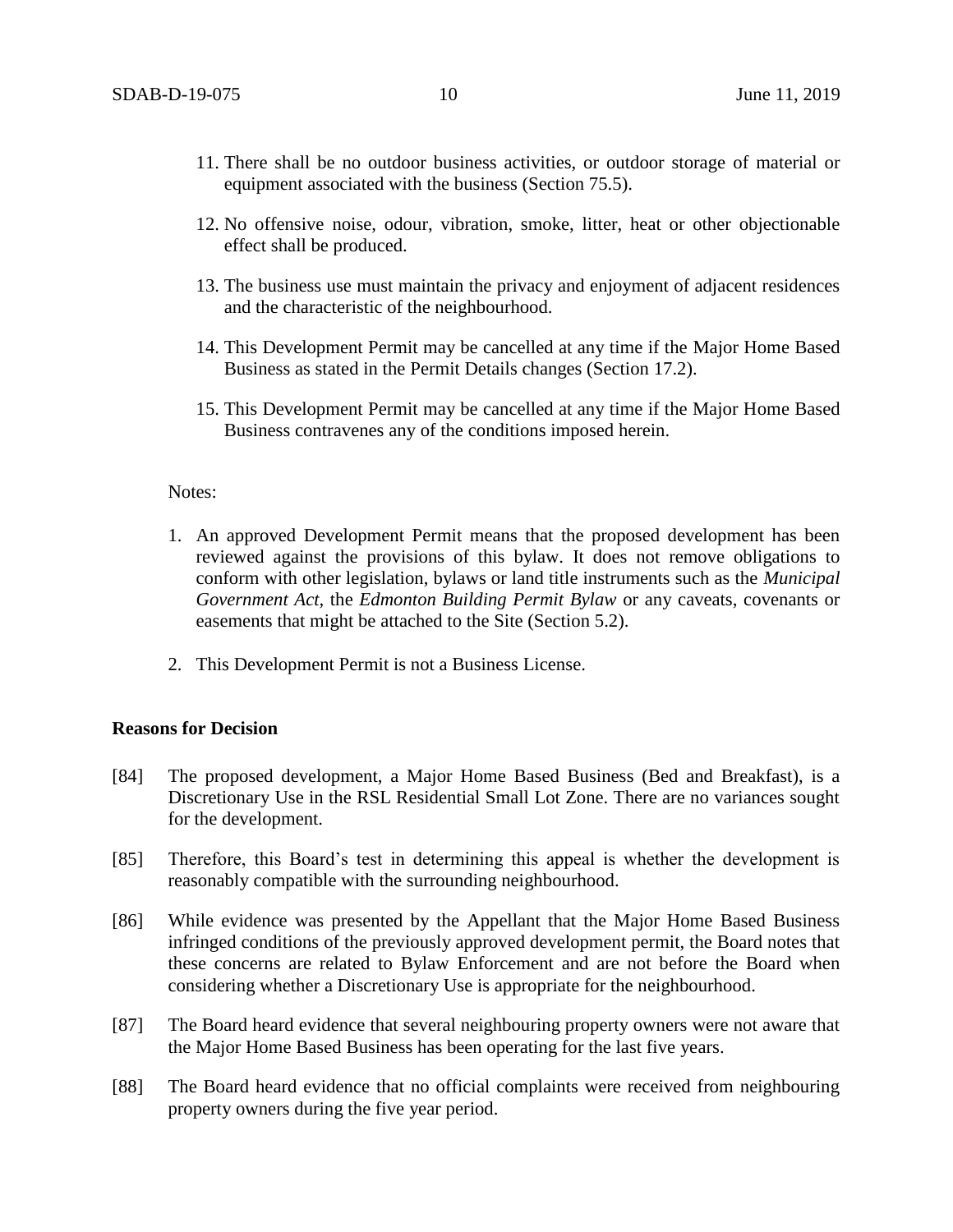- [89] The Board accepts the evidence submitted that the existence of the Major Home Based Business is not out of character in this neighbourhood. However, the Board also recognizes that legitimate concerns exist in relation to the existence of the Major Home Based Business that the Respondent was willing to address.
- [90] Based on the photographic evidence submitted, the concerns of the most affected neighbours, and the acquiescence of the Respondent, the Board imposes the following additional conditions to ensure some of the most pressing concerns are addressed:
	- a. The Applicant must erect a fence contained only on his property extending from the existing rear gate to the front of his garage, at his sole expense.
	- b. The Applicant must hardsurface a walkway from the driveway to the entrance of the B&B, at his sole expense.
- [91] Moreover, in order to further balance the competing rights of these neighbours, the approved development permit has been reduced from five years to three years. This will allow neighbouring property owners to reassess compatibility of the Major Home Based Business at that time and for the Respondent to demonstrate a continued compatibility with the surrounding neighbourhood.
- [92] At the appeal hearing, it was unclear whether or not many of the concerns relating to parking related issues at the subject property were associated with the B&B or the primary residence. Given this lack of clarity, and the fact that the parking issues were indistinguishable between the uses, the Board finds that the operation of the B&B in and of itself does not unreasonably contribute to noise or parking issues.
- [93] Moreover, the Respondent sought clarity on the imposed conditions of the approved development permit and stated he would adhere to the conditions once clarified. This approval, and the conditions contained herein, provides that clarity. This is specifically so in relation to the number of persons who may occupy the Major Home Based Business at any given time which cannot exceed four, regardless of the composition of adults and children.
- [94] The Board reminds the Respondent that contravention of any of the imposed conditions may result in the approved development permit being revoked.
- [95] Therefore, on a balance of probabilities and relying on the evidence provided at the hearing, the Board finds that the proposed development is reasonably compatible with surrounding area and there are no valid planning reasons to deny the application.
- [96] While the Board was presented with many legitimate concerns from the neighbours, these concerns relate entirely to enforcement. These concerns may develop into legitimate planning reasons in the future, but the Board is not satisfied that they have crossed that threshold at this time.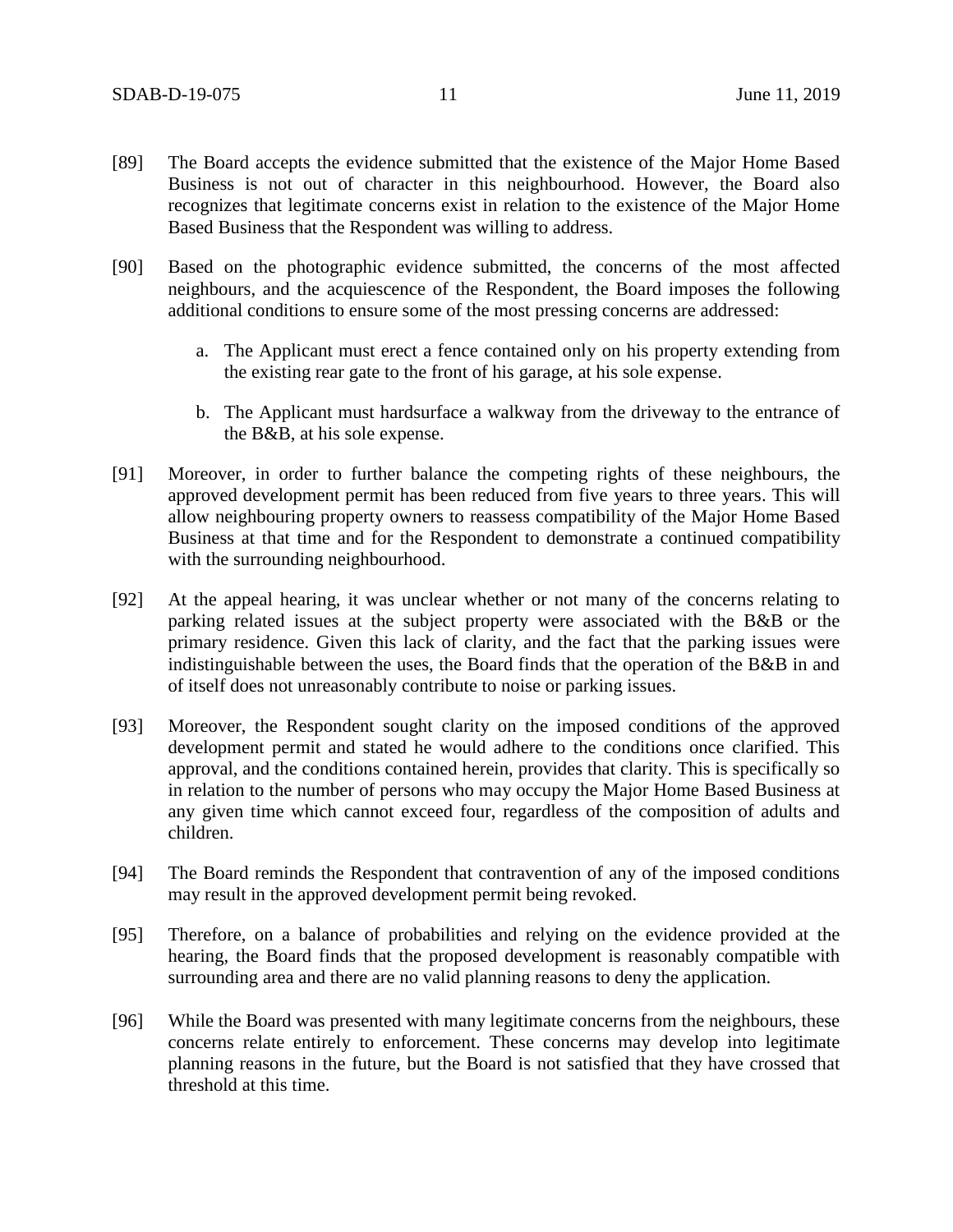- [97] Furthermore, the Board trusts that the additional conditions will address the enforcementrelated concerns of neighbouring property owners and finds it reasonable to impose these conditions given the acquiescence of the Respondent.
- [98] For the foregoing reasons, the Board denies the appeal and grants the development.

 $21 - 1$ 

Mr. R. Handa, Presiding Officer Subdivision and Development Appeal Board

Board Members in Attendance: Ms. K. Cherniawsky; Mr. J. Kindrake; Mr. A. Nagy; Mr. A. Peterson

CC: City of Edmonton, Development & Zoning Services, Attn: Ms. Bauer / Mr. Wen